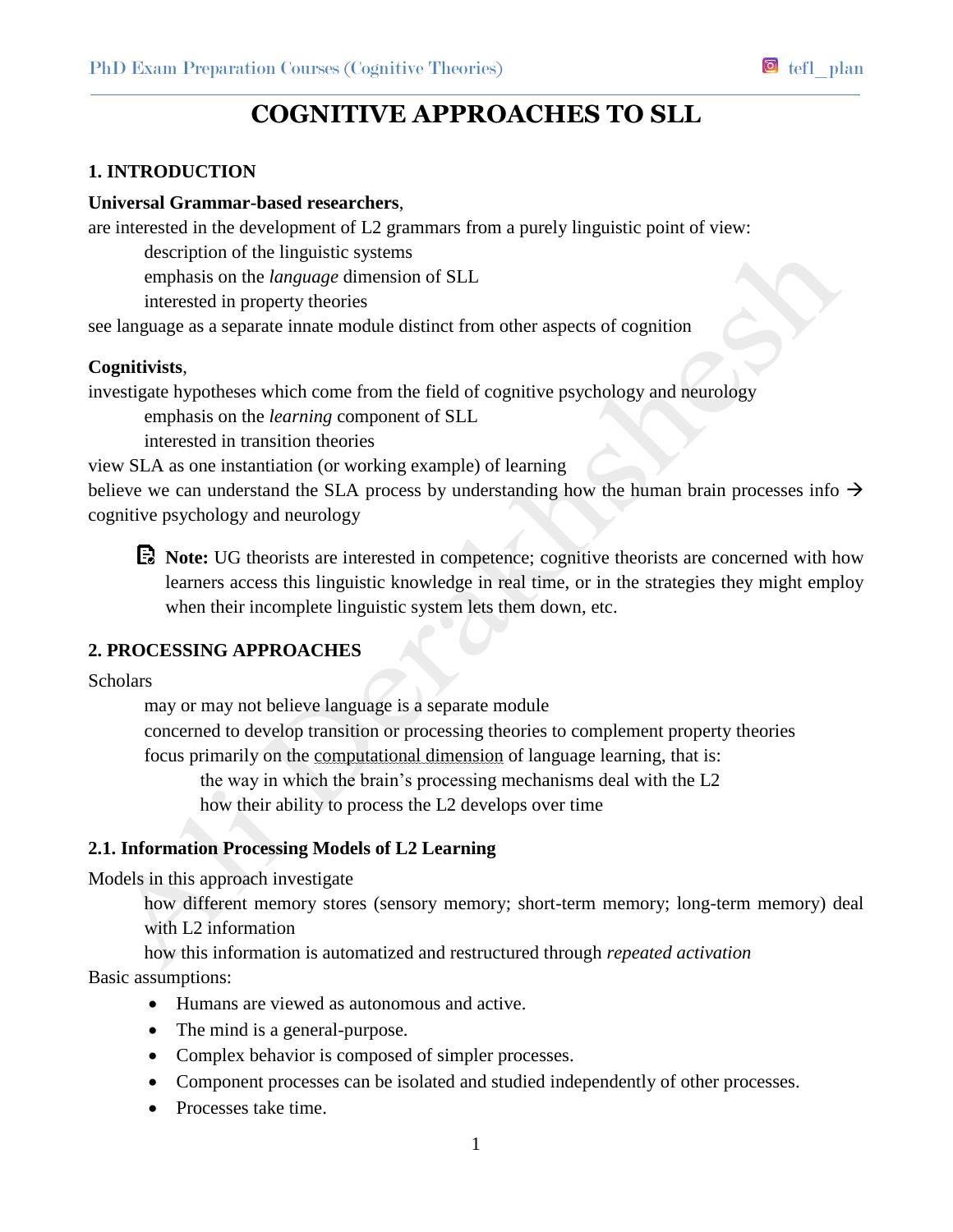• The mind is a limited-capacity processor.

## **2.1.1. Attention-processing model**

Learners first resort to **controlled processing** in the L2 which

- involves the temporary activation of a selection of information nodes in the memory
- requires a lot of attentional control
- is constrained by the limitations of the short-term memory
- is typical of anyone learning a brand new skill

Through repeated activation processing become **automatic**

Automatized sequences

- stored as units in the long-term memory  $\rightarrow$  available very rapidly, unconsciously, and effortlessly whenever the situation requires it
- require minimal attentional control on the part of the subject  $\rightarrow$  automatic processes in parallel

**Note:** The distinction between controlled and automatic processing is one of routinization NOT one of conscious awareness

| Attention to formal<br>properties of language | <b>Information processing</b>    |                                 |  |
|-----------------------------------------------|----------------------------------|---------------------------------|--|
|                                               | Controlled                       | <i>Automatic</i>                |  |
| Focal                                         | (Cell A)                         | (Cell B)                        |  |
|                                               | Performance based on formal rule | Performance in a test situation |  |
|                                               | learning                         |                                 |  |
|                                               | (Cell C)                         | (Cell D)                        |  |
|                                               | Performance based on implicit    | Performance in communication    |  |
| Peripheral                                    | learning or analogic learning    | situations                      |  |

**Learning:** movement from controlled to automatic processing via practice (repeated activation)  $\rightarrow$ through this shift, controlled processes are freed to deal with higher levels of processing  $\rightarrow$  incremental nature of learning

## Learning & **restructuring**:

Learning is the inclusion of additional information  $\rightarrow$  make changes to parts of the existing system or reorganizing the current system, i.e., restructuring

| Time 1       | Time 2          | Time 3          | Time 4       |
|--------------|-----------------|-----------------|--------------|
| I am no go.  | I am no go.     | I am no go.     | I am no go.  |
| No look.     | No look.        | Don't look.     | Don't go.    |
| I am no run. | I am don't run. | I am don't run. | I am no run. |
| No run.      | Don't run.      | Don't run.      | Don't run.   |

changes are discontinuous or qualitatively different from a previous stage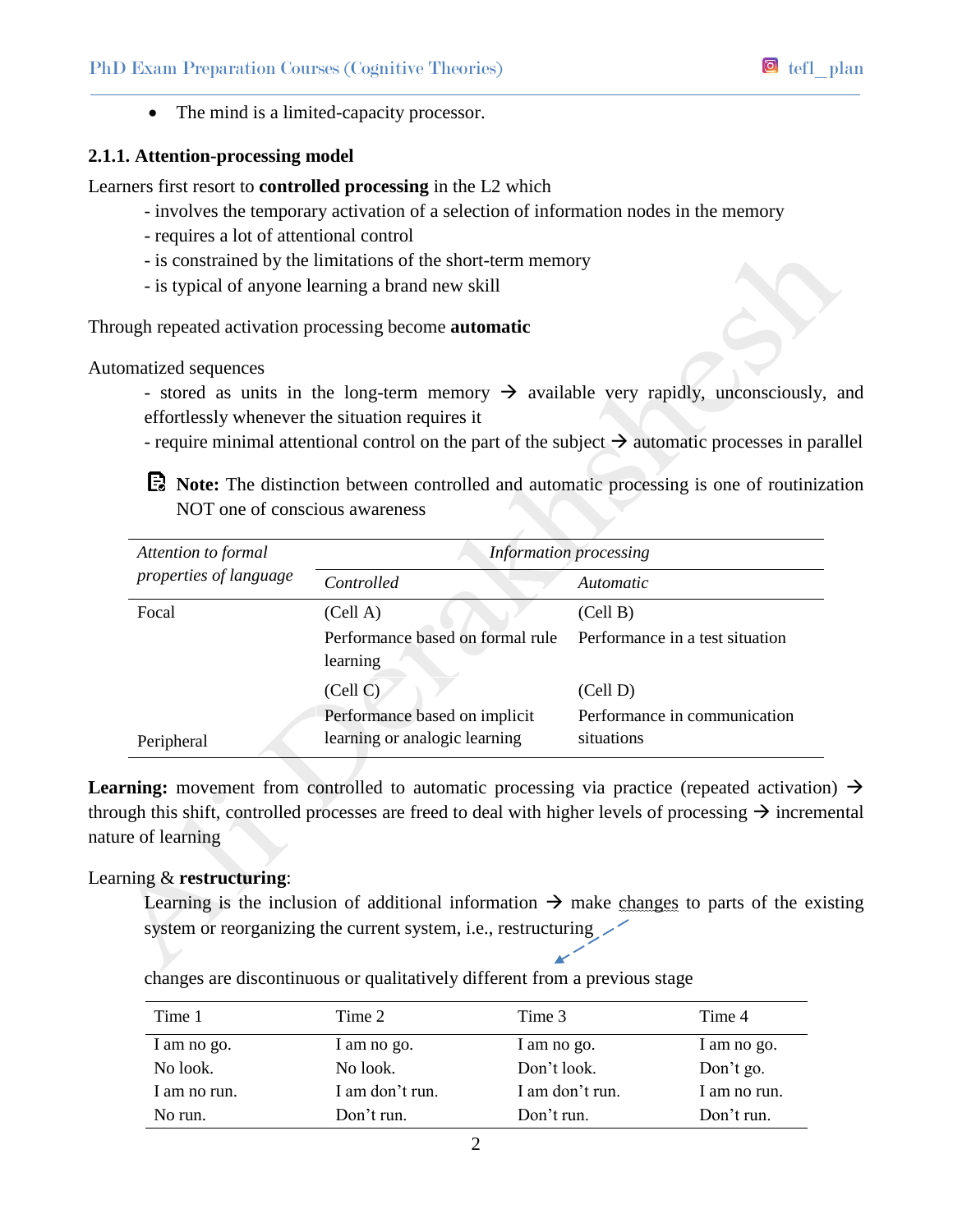Restructuring account for some of the variability characteristic of learner language: restructuring destabilizes some structures in the interlanguage:



## **2.1.2. Active Control of Thought (ACT) model**

Practice: **declarative** knowledge (i.e., knowledge *that* something is the case)  $\rightarrow$  **procedural** knowledge (i.e., knowledge *how* to do something).

essential differences between them:

- Declarative knowledge in an all-or-none manner VS. procedural knowledge can be partially possessed
- Declarative knowledge acquired suddenly, by being told VS. procedural knowledge acquired gradually, by performing the skill
- Declarative knowledge communicated verbally VS. procedural knowledge cannot

Move from declarative to procedural knowledge:

**Cognitive stage:**

a description of the procedure is learnt, that is, explicit knowledge is stored as facts: e.g. information from a teacher + concrete exemplars a lot of attentional control required

**Associative stage:**

a method for performing the skill is worked out proceduralization

is achieved after a few trials

reduces demands on working memory

errors are likely during the associative stage

knowledge at this stage is prone to restructuring

**Autonomous stage:**

the skill becomes more rapid and automatic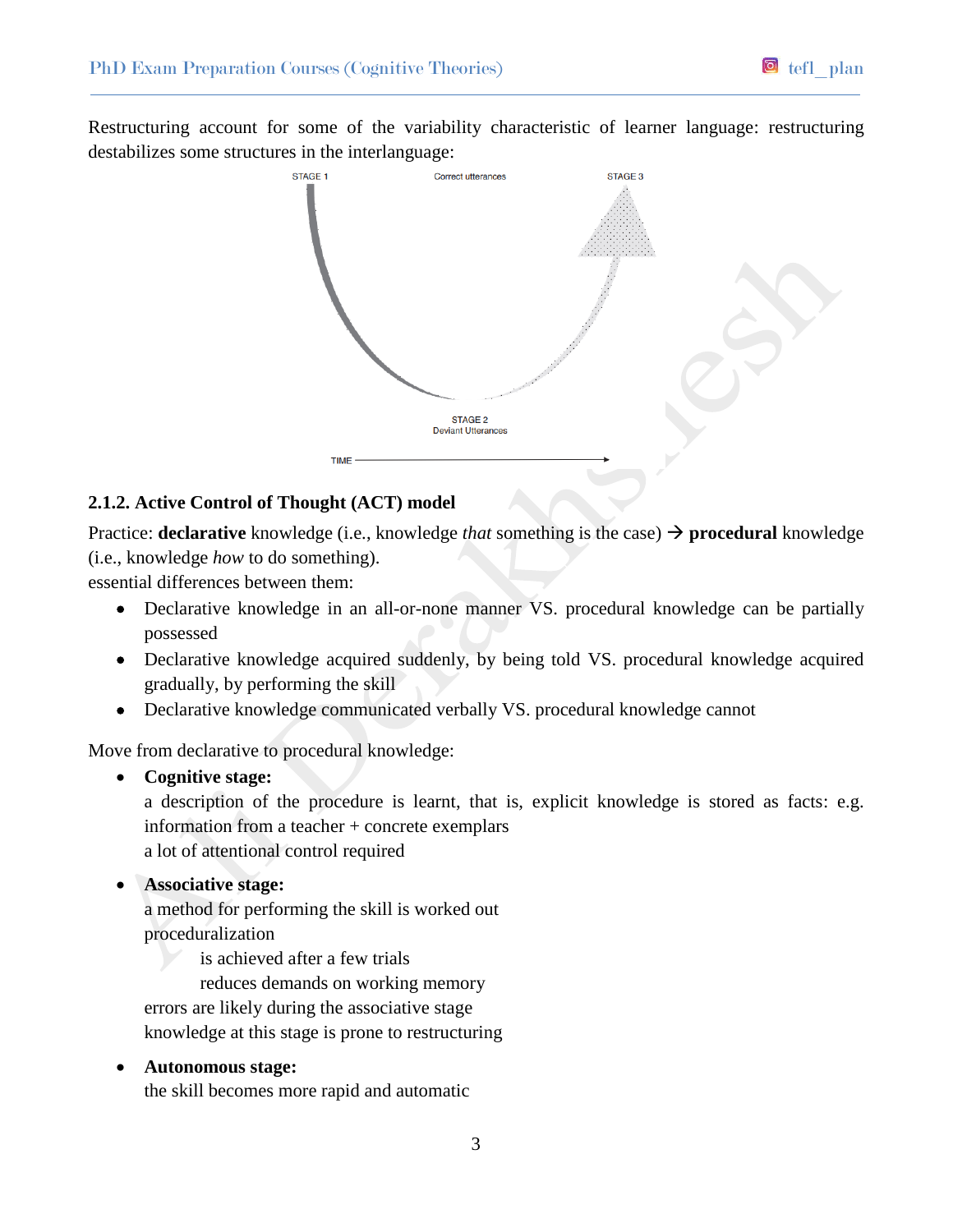extensive practice needed  $\rightarrow$  decrease time required to perform the skill, error rate, amount of attention required

automatized knowledge outside attentional control  $\rightarrow$  difficult to change or delete

# **2.1.3. Skill acquisition theory (SAT)**

Learning shows a similarity in development:

initial representation of knowledge  $\rightarrow$  initial changes in behavior  $\rightarrow$  eventual fluent, spontaneous, largely effortless, and highly skilled behavior

- **Cognitive, declarative or presentation stage:** learners establish some new explicit knowledge
- **Associative, procedural or practice stage:** information about how to do something is put into action and the skill is performed.
- **Autonomous, automatic, or production stage:** before proceduralized knowledge can be used quickly, a great deal of automatization has to take place through extensive practice

## Power law of practice

In SLL: communicative practice serves as a device for proceduralizing knowledge of linguistic structures that have been first presented declaratively

Practice needs to be skill-related  $\rightarrow$  procedural knowledge is context- and skill-specific and cannot easily be transferred to other tasks  $\rightarrow$  uni-directionality or specificity of the practice effect

Declarative knowledge is transferable to other contexts, skills, or tasks  $\rightarrow$  bi-directionality (i.e., can be utilized in the development of different skills).

Problems of SAT:

- no explanation for the orders and sequences of acquisition
- insisting that all knowledge starts out in declarative form

Skill acquisition theory provides accounts for at least six key SLA phenomena:

- **(1)** *Why some structures never seem to enter the interlanguage at all?*
- **(2)** *Why native-like forms are used in some contexts but not others?*
- **(3)** *Why learning is incremental?*
- **(4)** *Why there are differences between individual learners?*
- **(5)** *Why there is fossilization?*
- **(6)** *Why some structures are more likely to fossilize than others?*

# **2.2 Theories of Second Language Processing**

Explore the factors controlling the way in which L2 learners process the linguistic input

# **2.2.1 Input processing (IP)**

working memory is limited in capacity  $\rightarrow$  it is difficult for learners to attend concurrently to different stimuli in the input  $\rightarrow$  main concern: how learners allocate attentional resources during online processing  $=$  what causes learners to detect certain stimuli in the input and not others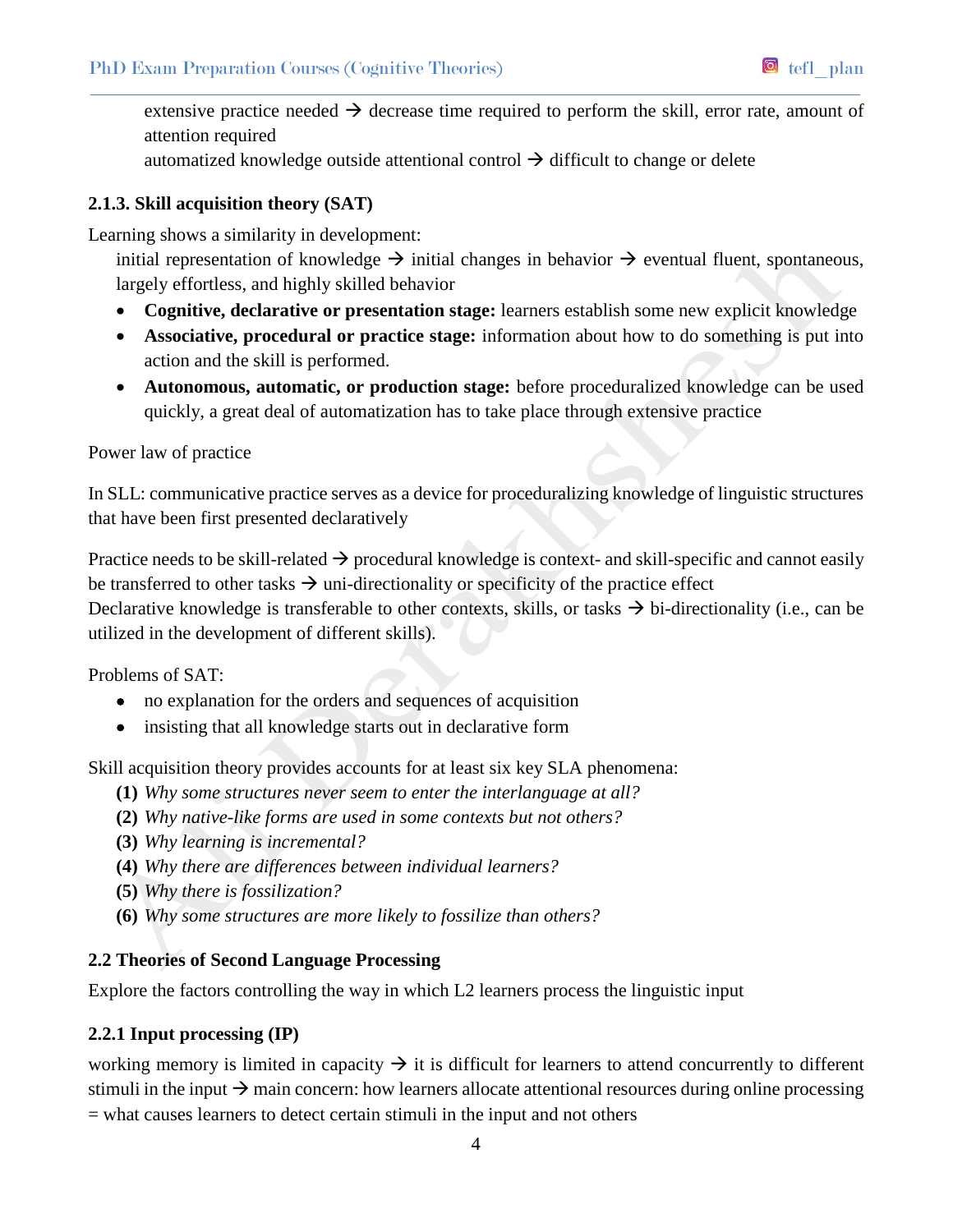This area of research deals with how learners

parse sentences  $\rightarrow$  assign form-meaning relationships  $\rightarrow$  comprehend utterances  $\rightarrow$  convert L2 input into intake

*linguistic data processed from the input and held in working memory for further processing*

Input processing does not offer

- a complete model of normal processing of input
- any explanation of how intake becomes integrated into the developing IL system

IP theory offers a set of principles that explain the apparent failure of L2 learners to process the linguistic forms encountered in L2 input:

1) *The Primacy of Meaning Principle:*

- a) *The Primacy of Content Words Principle:* e.g., The **cat** is **sleep**ing.
- b) *The Lexical Preference Principle:* e.g., I studi**ed** well **yesterday**.
- c) *The Preference for Non-redundancy Principle:* e.g., The cat is sleep**ing** vs. The **cat** sleep**s** ten hours **every day**.
- d) *The Meaning Before Non-meaning Principle:* e.g., Mary thinks **that** he is smart vs. He loves **that** girl.
- e) *The Availability of Resources Principle*
- f) *The Sentence Location Principle*
- 2) *The First Noun Principle*
	- a) *The Lexical Semantics Principle:* e.g., The fence **kicked** the horse
	- b) *The Event Probabilities Principle:* e.g., The child **scolded** the mother
	- c) *The Contextual Constraint Principle:* e.g. John is in the hospital because **Mary attacked him** (lo ataco Maria)

**Processing instruction** – explicit and input-based – takes as its basis how learners process input and make form-meaning relationships:  $\rightarrow$  If we know what learners are doing wrong at the level of input processing, can we create pedagogical intervention to push them away from non-optimal processing?

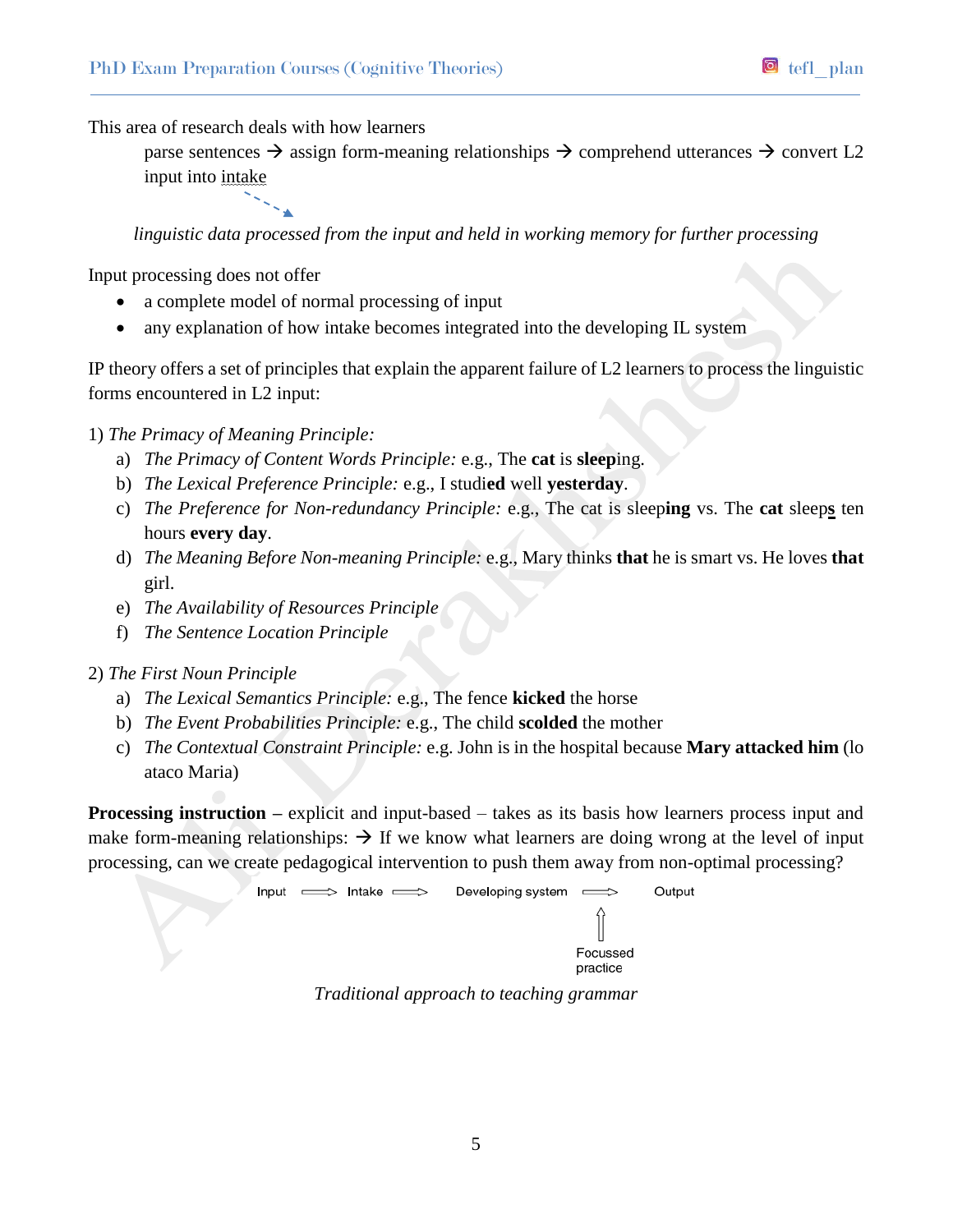



*IP approach to teaching grammar*

 $\rightarrow$  IP attempts to deal with not just a linguistic difficulty, but with a problematic processing strategy

## **2.2.2. Autonomous induction theory (AIT)**

Suzanne Carroll reminds us that the understanding of SLA processes requires:

- A theory of the representation of language in the mind (i.e., property theory)
- A theory of how language is processed, both receptively and productively
- A theory of changes in linguistic competence (i.e., transition theory)

## Jackendoff:

**Integrative processors** integrate primitives of some level of representation into complex structures  $\rightarrow$  Carroll claims our mental representations of language involve a number of distinct modules (prosodic structures, morphosyntactic structures, conceptual structures)

**Correspondence processors** link the distinct autonomous representations  $\rightarrow$  Carroll states these processors have as their input one level of representation (say phonology) and their task is to map it onto or correspond it to units of a level higher up (say morphosyntax).

Carroll proposes a version of inductive learning (i-learning)  $\rightarrow$  initiated when we fail to parse incoming language stimuli adequately using our existing mental representations = language acquisition device is triggered when the parsing system fails, e.g., *That's the cat whom the dog bit*

**Note:** Adjustments lead to learning

**Note:** Parsing presupposes linguistic competence; acquisition presupposes the absence of it

as children learn their L1, they develop processing procedures that are tuned to the specific grammatical properties of the  $L1 \rightarrow$  language users reveal preferences for parsing sentences in particular ways even when other analyses are grammatically possible

## Filter hypothesis

preferences transfer fossilization

UG is necessary to explain how a learner comes to have a representational system capable of encoding phonological and morphosyntactic information  $\rightarrow$  though children are not empiricist learners, adults learn L2 empirically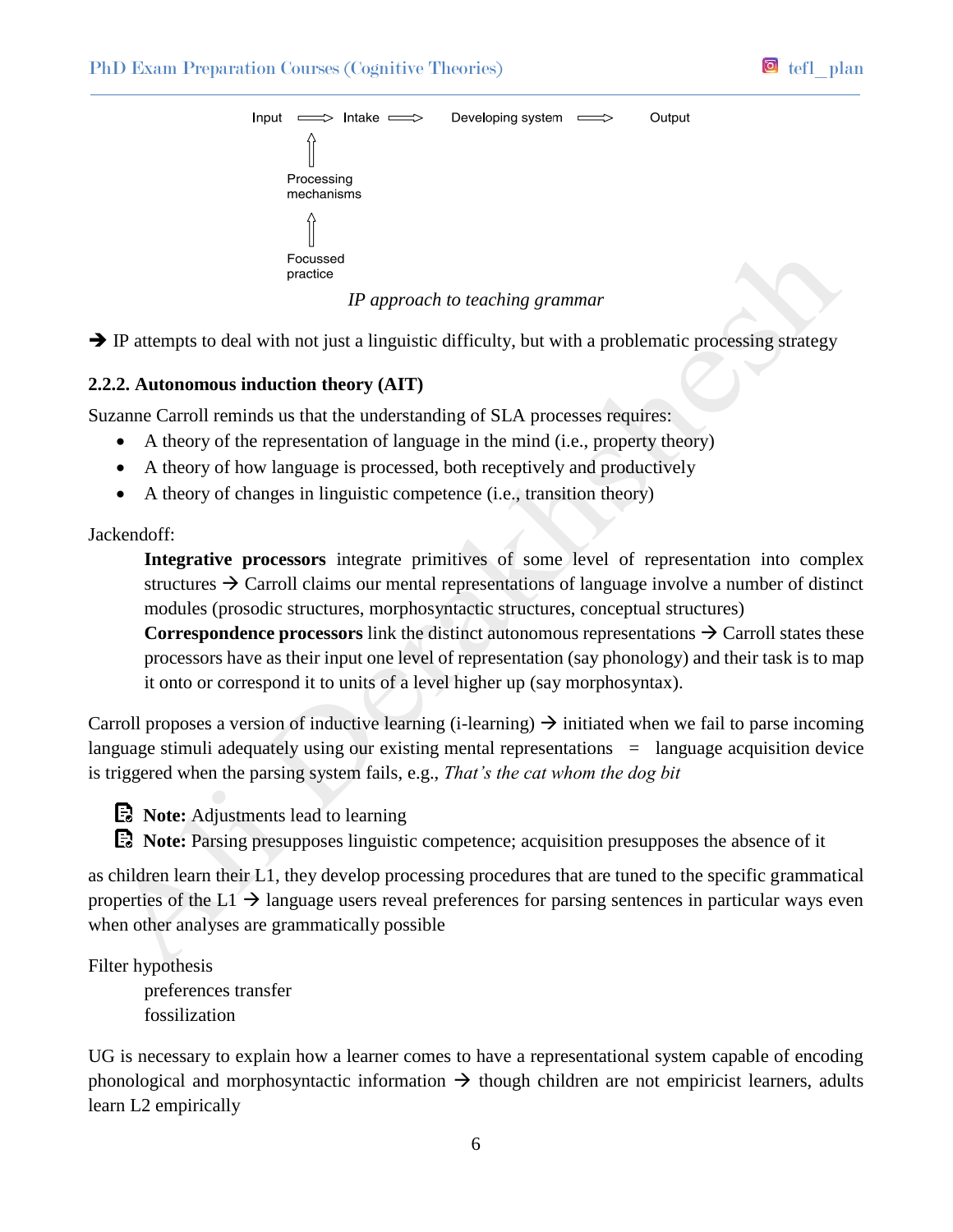## **2.2.3. Nativization model**

According to Andersen's model, L2 acquisition consists of two general processes:

*Nativization:*

learners make the input conform to their own internalized view of what constitutes the L2 system  $\leftrightarrow$  they simplify the learning task by forming hypotheses based on knowledge that they already possess  $\rightarrow$  pidginization

*Denativization:*

learners accommodate to an external norm  $\leftrightarrow$  they adjust their interlanguage systems to make them fit with the input, making use of inferencing strategies  $\rightarrow$  depidginization

## **2.2.4. Multidimensional model -** Meisel, Clashen and Pienemann

L2 acquisition has two sides:

**developmental sequence**  $\rightarrow$  unaffected by aspects of the learner or of the environment ; dependent on general factors of language processing

**variational sequence**  $\rightarrow$  responds to differences in the learner or the situation ; based on learner variables, e.g. the extent to which the learners are integrated into the target culture

*The developmental sequences reflect the systematic way in which learners overcome processing constraints* (of a general cognitive nature)  $\rightarrow$  explains why learners pass through stages

**Canonical order strategy:** no permutation of constituents in a structure, e.g. You have a cat? **Initialization/Finalization strategy:** no permutation involving the movement of an element from within a structure occurs, but movement of an initial element in a structure to final position and vice versa, e.g. Where the cats are?

**Subordinate clause strategy:** no permutation of any element in a subordinate clause but movement of an element from within a main clause to another position in the clause, e.g. Can you say where the cat is?

**E**. Note: The three strategies are hierarchical

*The variational sequences reflect the overall orientation to the learning task which is the product of social-psychological factors:*

**Segregative orientation**  $\rightarrow$  lack of interest in contact with native speakers, discrimination on the part of native speakers, and a general lack of motivation

**Integrative orientation**  $\rightarrow$  learners with either a strong desire to assimilate into the L2 culture or in those with a strong instrumental need to learn the L2

#### **2.2.5 Processability theory**

Requirements:

*processing component* (based on Levelt's (1989) model of language generation) *theory of grammar* (Lexical Functional Grammar, Halliday, 1985)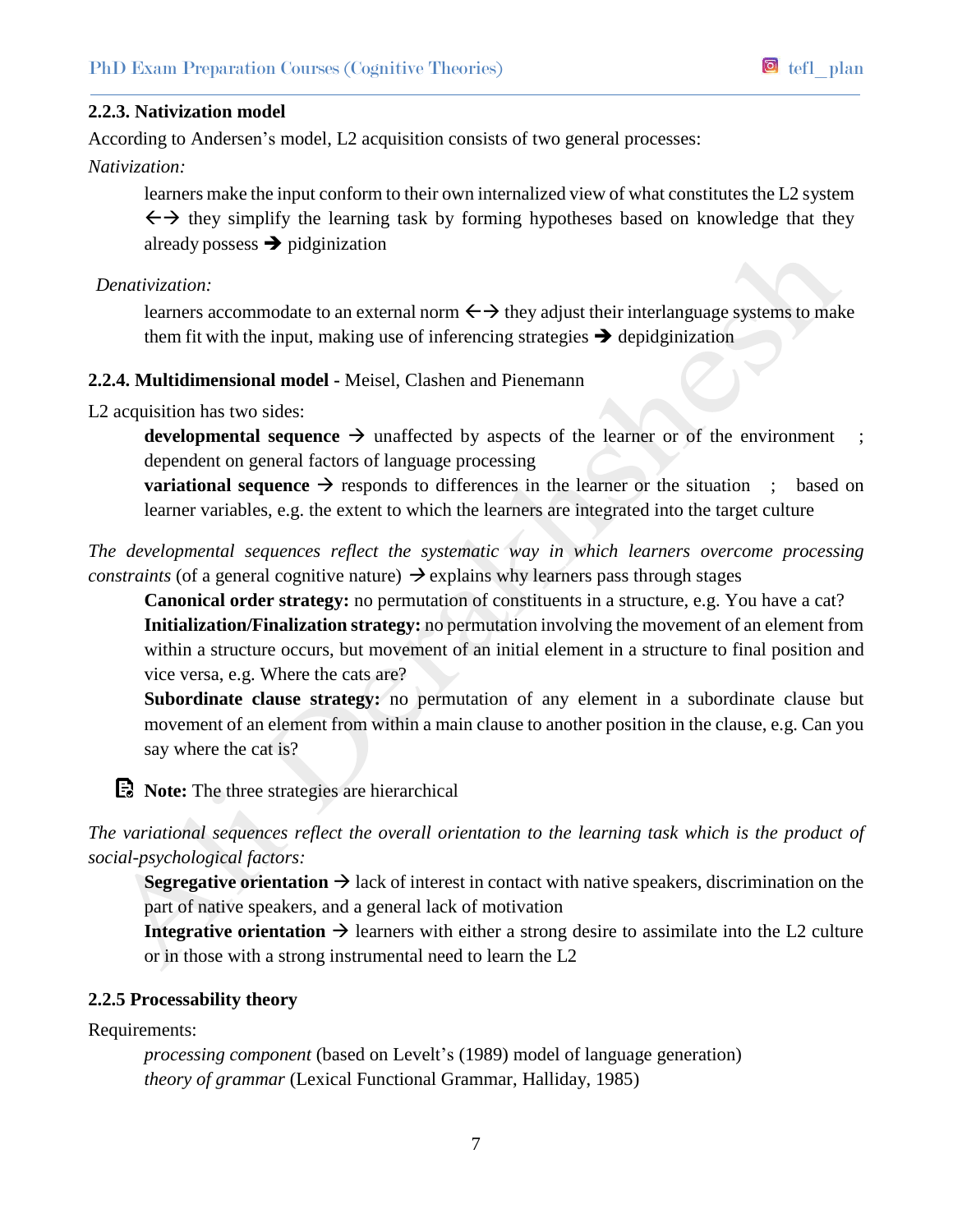## Pienemann believes:

language acquisition is the gradual acquisition of computational mechanisms  $\rightarrow$  how learners acquire the computational mechanisms that operate on the linguistic knowledge

production and comprehension of L2 forms can only take place to the extent that they can be handled by the linguistic processor

The processing challenge is that learners must learn to exchange grammatical information across elements of a sentence  $\rightarrow$  **feature unification** 

This psychological process takes place in the following phases:

- the identification of grammatical information in the lexical entry
- the temporary storage of that information
- its utilization at another point in the constituent structure

The view on language production is based on Levelt (1989). Premises:

- Processing components are generally not consciously controlled (i.e., speakers do not need to be aware of the grammatical structures they produce)
- Processing is incremental (i.e., the speaker can start producing an utterance without having planned all of it)
- The output of the processor is linear, although it may not be mapped onto the underlying meaning in a linear way (for instance, the idea produced first does not need to occur first in natural events, e.g., *Before I drove off, I started the engine*).
- Grammatical processing has access to a temporary memory store that can hold grammatical information

The ability to match features across elements in a sentence develops gradually = Learners are claimed to have a **Hypothesis Space**, which develops over time:

- Level 1: lemma access, e.g., producing a simple word such as *play / Where is my book?*
- Level 2: category procedure; lexical morphemes
- Level 3: phrasal procedure, e.g., matching gender between *Det* and *N*
- Level 4: simplified S-procedure; exchange of information from internal to salient constituent
- Level 5: S-procedure; inter-phrasal morphemes; exchange of information between internal constituents, e.g., subject-verb agreement
- Level 6: subordinate clause procedure

 $\rightarrow$  learners will be able to share information across elements in a sentence in gradually less local domain:

## **Teachability hypothesis:**

- L2 learners follow a fairly rigid route in their acquisition of certain grammatical structures *Stages of acquisition cannot be skipped through formal instruction*
- L2 learners can only operate within their Hypothesis Space  $\rightarrow$  Instruction will be most *beneficial if it focuses on structures from the next stage*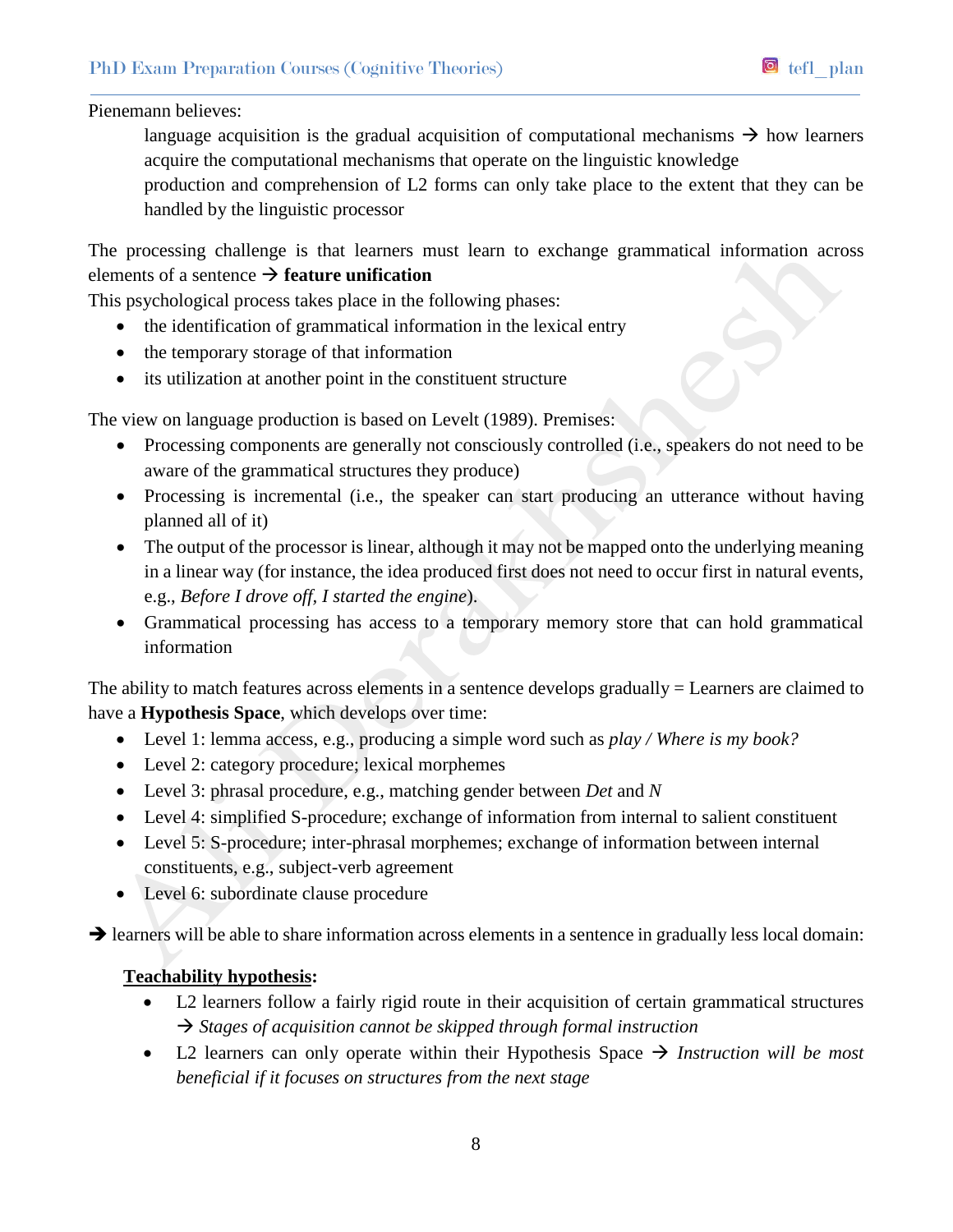## **2.2.6. The efficiency-driven processor**

Provide explanations for language acquisition by reference to more basic non-linguistic factors, e.g. physiology, perception, working memory, etc.  $\rightarrow$  no innate linguistic constraints on the language processor

William O'Grady (2005) presents an account in which language structure arises from an *efficiency-driven online linear* computational processor.

Two different cognitive systems:

**Lexicon**  $\rightarrow$  as a repository of information about a language's words and morphemes, including information about:

category membership (N, V, etc.)

combinatorial propensities (co-dependencies)

Co-dependencies could be thought of as the glue that holds a sentence together to create a meaningful proposition, e.g.  $drink: V, \langle N \rangle \rightarrow Mary \, drank \, tea.$ 

How co-dependencies are to be resolved?

**Computational system**  $\rightarrow$  operates on these words and morphemes, combining them in particular ways to construct phrases and sentences

These computational operations are carried out by working memory  $\rightarrow$  *Minimize the burden on working memory*  $\rightarrow$  the computational system should operate in the most efficient manner  $\rightarrow$  *Codependencies must be resolved at the first opportunity*:

It strives to interpret incoming language and produce outgoing language so that as little information as possible needs to be stored. Production: [Mary drank]  $\rightarrow$  [Mary [drank tea]]

(In comprehension) processing costs are caused by

having to revise an interpretation and so reactivate representations within WM not knowing which elements of a sentence resolve a co-dependency having an item left unresolved in the sentence

**EDP and Language acquisition.** Language acquisition is about the creation of mappings between form and meaning. *Mary drank tea*

1. Interpret the first nominal (Mary) **MARY** 

- 2. Access the meaning of the transitive verb drink; find its agent argument (MARY) to the left DRINK <agent: MARY>
- 3. Interpret the nominal to the right (TEA); treat it as the verb's patient argument DRINK <agent: MARY; patient: TEA>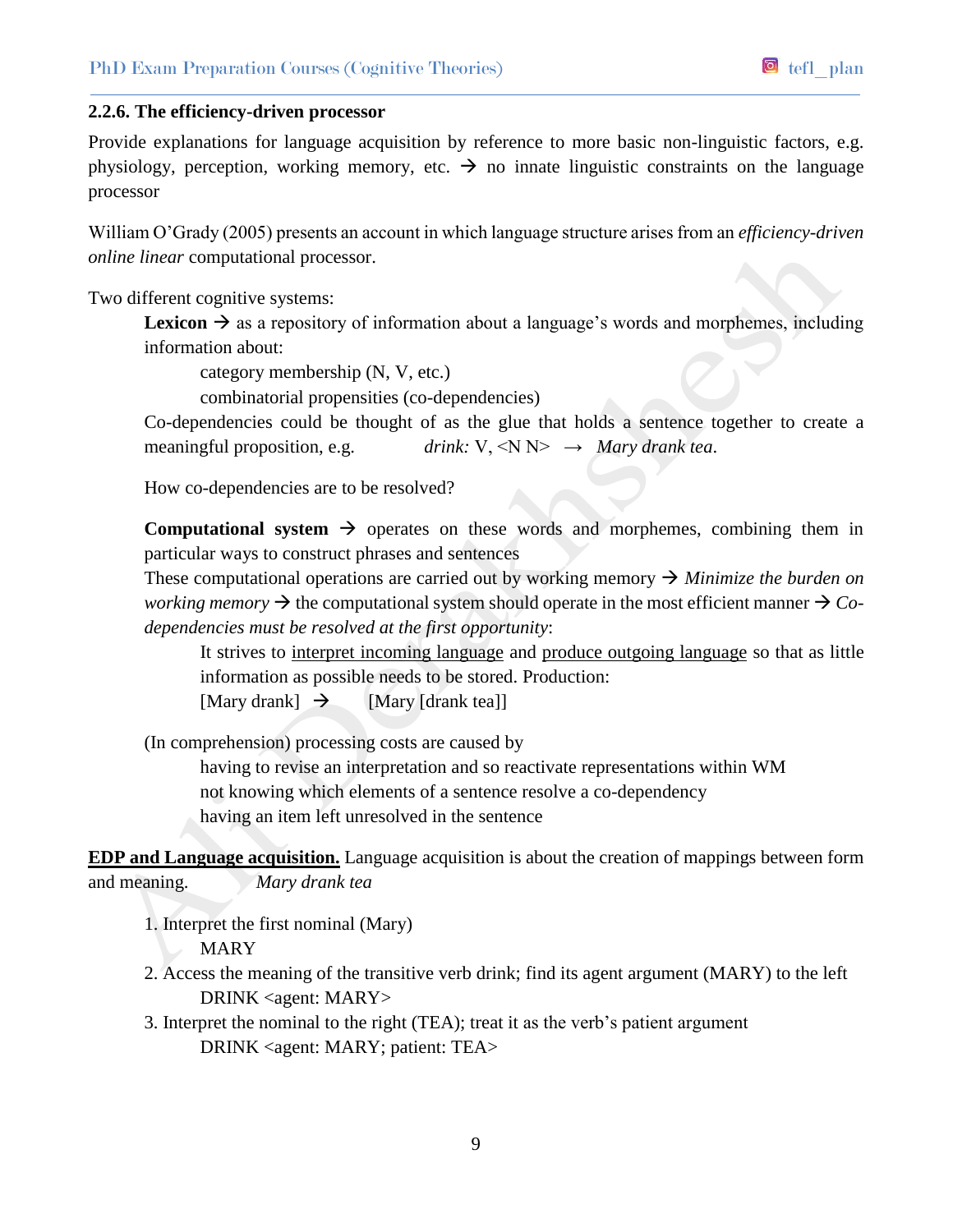Mary drank tea.  $\leftarrow$  form (sentence) ↓↑ DEANK <agent: MARY; patient: TEA $>$  ← meaning

The same sequence of three operations is repeatedly activated, ultimately forming a **computational routine**  $\rightarrow$  routines improve the speed and efficiency of the processor as they are gradually strengthened

**Processing amelioration**: improvements to the speed and efficiency of the processor, via the creation and strengthening of processing routines:

Development: as computational routines are formed

Acquisition: as computational routines become entrenched

Overgeneralization  $\rightarrow$  the computational routine of producing *–ed* becomes automatized, making it less costly to overgeneralize than to inhibit the automatic routine

Interference  $\rightarrow$  entrenched computational routines block or inhibit other routines developing: SVO to SOV

# **3. EMERGENTISM**

L2 learning is **bottom up**  $\rightarrow$  language learning taps into the same, general, cognitive mechanisms that drive basic human learning in order to extract structures and patterns from the language input

**Usage-based** view of development  $\rightarrow$  knowledge of language is created and strengthened in response to opportunities to interpret and/or form utterances in the course of communication

**Learning**  $\rightarrow$  extraction of meaningful patterns from the language input they are exposed to  $\rightarrow$  formal aspects of language **emerge** from language use and experience, rather than being either innate, or learned as abstract structures

**Note:** There is no real way to explain how people come to know more than what they are exposed to

# **3.1. Input-Related Factors**

One characteristics of the input affecting input processing is **cue** — word order, vocabulary, morphology, and intonation

Learner's task is to discover the particular form-function mappings  $\rightarrow$  the forms of natural languages are governed in the service of communicative functions  $\rightarrow$  It is functionalist

Competition Model  $\rightarrow$  the 'competition' that arises among the different cues that signal functions like 'agent' (there is language-specific strength assigned to cues)

e.g., *John kicks the ball*  $\rightarrow$  cues are word order, knowledge of the lexical items, animacy criterion, subject–verb agreement

e.g., *That teacher we like a lot*  $\rightarrow$  cues are word order, animacy criterion, case, subject–verb agreement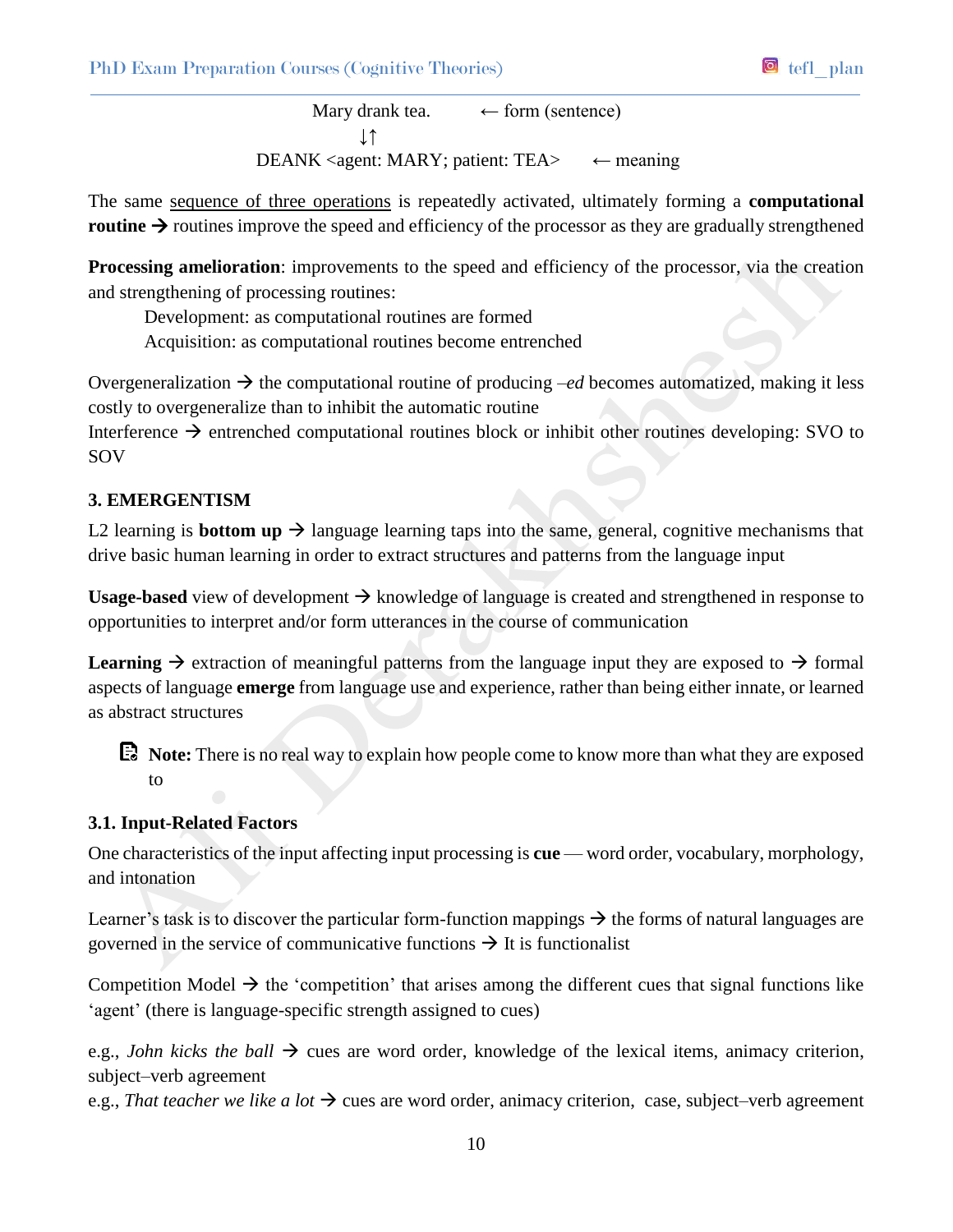The usefulness of a cue:

Cue availability  $\rightarrow$  how often the cue is present when a particular pattern is being interpreted Cue reliability  $\rightarrow$  how often a cue points to a particular interpretation

- Conflict validity  $\rightarrow$  whether a cue wins or loses when it appears in competitive environments In English, word order is a highly available & highly reliable cue for identifying subject In English, agreement is highly reliable & often unavailable for identifying subject
- $\rightarrow$  there is language-specific strength assigned to cues

## Interference?

The resolution of these conflicts is such that learners

- a) resort to their L1 interpretation strategies
- b) resort to a universal selection of meaning-based cues
- c) gradually adopt the appropriate L2 biases as their L2 proficiency increases

**Learning**  $\rightarrow$  readjustment of which cues are relevant to interpretation and a determination of the relative strengths of those cues

## **3.2. Learner-Related Factors: Associative Learning CREED**

**Construction-based**  $\rightarrow$  learning involves learning and recycling 'constructions':

concrete lexical items such as *book*;

formulae such as *once upon a time*;

slot-and-frame constructions such as *give* [*someone*] [*something*];

more open abstract schemata such as [*subject V Obj1 Obj2*].

**Rational**  $\rightarrow$  language representations in the mind are tuned to predict the linguistic constructions that are most likely to be relevant in the ongoing discourse context

**Exemplar-driven**  $\rightarrow$  language learning is formulaic (*Good+daytime* or *NounStem-PL*); acquisition of these productive patterns is based on exemplars  $\rightarrow$  every time the language learner encounters an exemplar of a construction, the language system compares this exemplar with memories of previous encounters

**Emergent**  $\rightarrow$  regularities emerge as learners determine structure from language usage; learning responds to and emerges out of the learner's experiences of the language rather than being the result of innately constrained rules

**Dialectic**  $\rightarrow$  interaction with others or instructional events such as conscious learning help to mitigate the aspects of associative learning that cause L2 learning problems

# **3.2.1. Learners' use of frequency in the input**

Role of frequency:

the more times a stimulus is encountered, the faster and more accurately it is processed a critical component used in the calculation of probabilities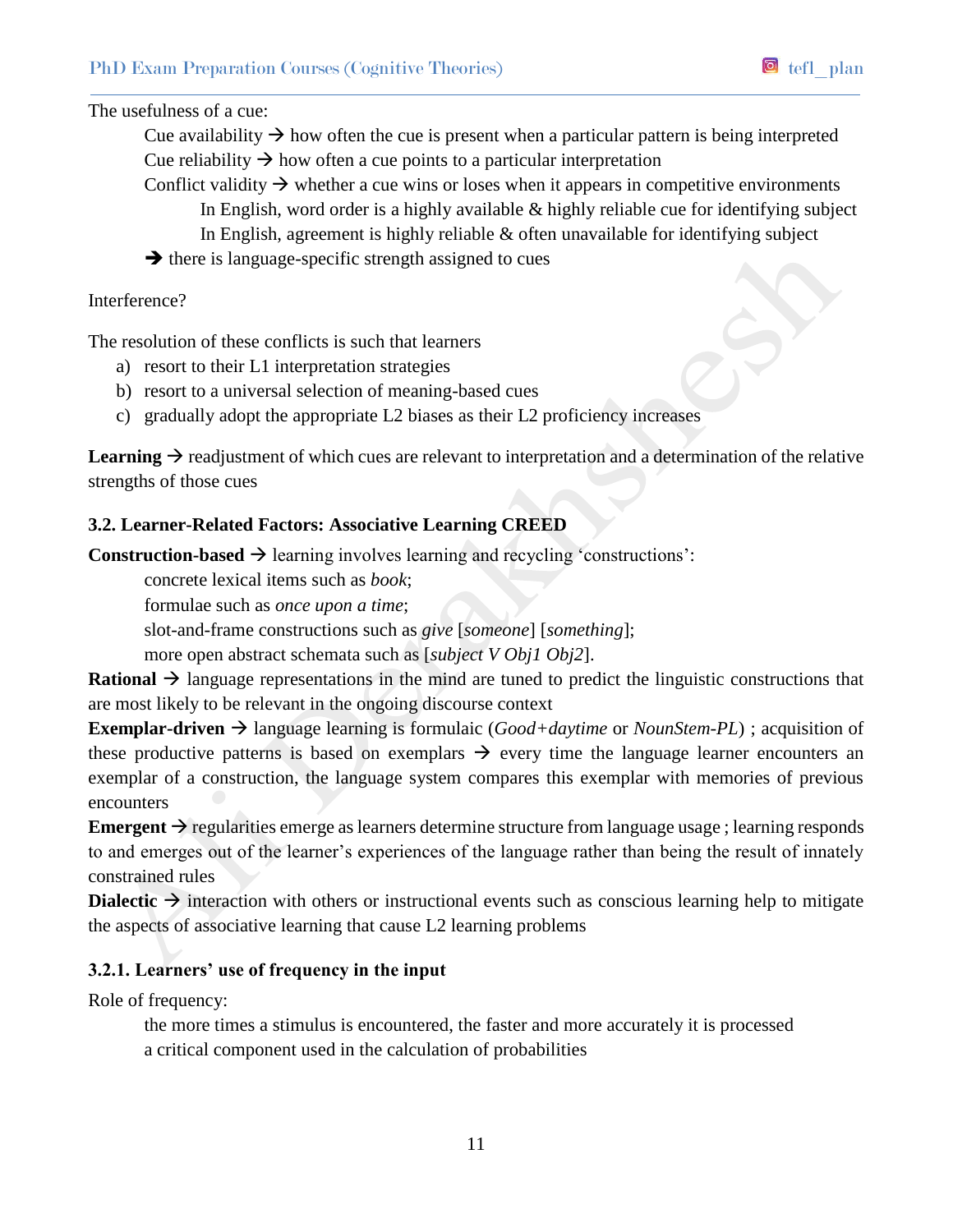Humans have innate abilities to pick out cues and to calculate statistical probabilities implicitly without awareness  $\rightarrow$  learning language is a statistical process: it requires the learner to acquire a set of associations between constructions and their function/semantic interpretations

## **3.2.2. Overshadowing and attention blocking**

#### **Overshadowing**

Where a feature in the input is redundant  $\rightarrow$  the feature may not be processed in a way that is useful for learning, e.g., *Yesterday, I carried that box*.

This processing failure is thought to happen when:

other features are more salient,

world knowledge is likely to predict a communicatively satisfactory meaning

other features have been activated many more times before, in the L1

## **Attention blocking**

Overshadowing can over time lead to attention blocking:

if *x* has always expressed a particular meaning/function, it is difficult to associate *x* with another meaning or function, e.g. *-ly*

if a particular meaning has reliably been expressed using *x*, it is difficult to associate a different or an additional language feature with that same meaning, e.g. *indefiniteness*

#### **3.2.3. Construction learning**

Language learning = learning constructions or conventionalized form-meaning mappings

Are learners assisted by factors such as frequency or **prototypicality**?

*verb locatives*  $\rightarrow$  *go somewhere verb object locatives*  $\rightarrow$  *put something somewhere ditransitives*  $\rightarrow$  *give somebody something* 

#### **3.2.4. Statistical learning and connectionist accounts**

Statistical learning / associative learning  $\rightarrow$  acquisition = statistical regularities are absorbed via implicit learning  $\rightarrow$  complex adaptive system: knowledge emerges gradually, driven by the exemplars learners are exposed to in social interaction

**Connectionist model** = **parallel distributed processing (PDP)** (Rumelhart & McClelland, 1986)  $\rightarrow$ neurally inspired models of human information processing: nodes connected by pathways

**Learning**  $\rightarrow$  as the network/learner is able to make associations between units:

Human mind is predisposed to look for associations between elements, (i.e., find regularities in the input = extract probabilistic patterns) and create links between them

Associations become weakened through non-activation  $\neq$  become strengthened through exposure to repeated patterns